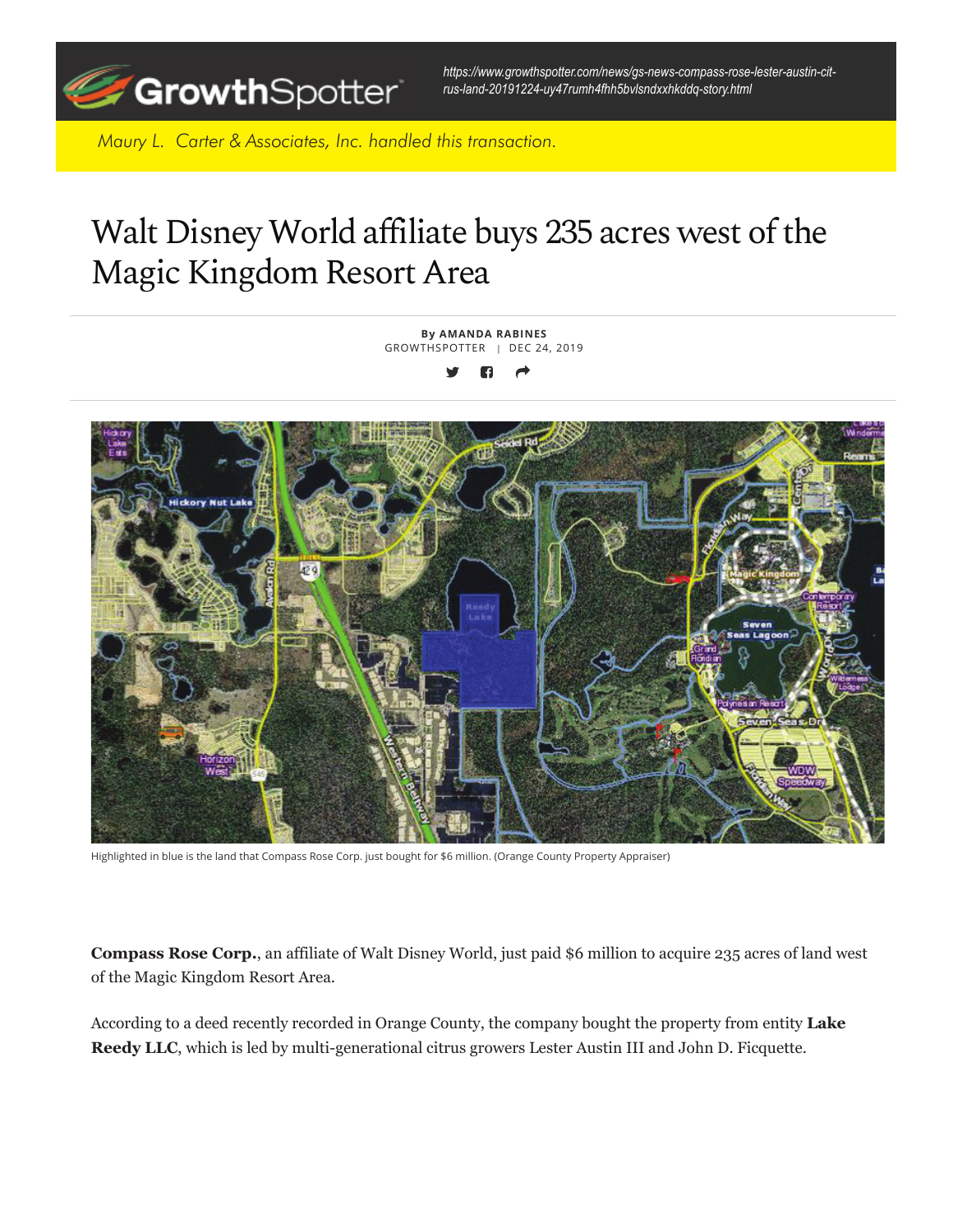The land includes about 44 acres of submerged land on the southern portion of Reedy Lake.

Austin III belongs to a long-legacy of citrus growers and is also credited in helping push forward original plans for the fast-growing Horizon West community in southwestern Orange County.

The Reedy Creek Improvement District had right of first refusal for the land, but chose not to exercise that right.

It is unclear what Walt Disney World intends to do with the land. Representative at the company were not immediately available to comment.

The property sits next to where RCID owns a little more than 600 acres — most of which is being used as a solar farm.

To the east of the property is the Magic Kingdom Resort Area, which includes several Disney resorts that border the shores of the Seven Seas Lagoon and Bay Lake.

*Have a tip about Central Florida development? Contact me at arabines@GrowthSpotter.com or (407) 420- 5427, or tweet me at @amanda\_rabines. Follow GrowthSpotter on Facebook, Twitter and LinkedIn.*

## Amanda Rabines



Amanda covers development and real estate in Orange County. She was born and raised in Miami, where her mother, like thousands of other Cubans, arrived in 1980 during the Mariel Boatlift. It's because of her that Amanda believes in hard work and the power of Cuban coffee. She is a graduate of Florida International University.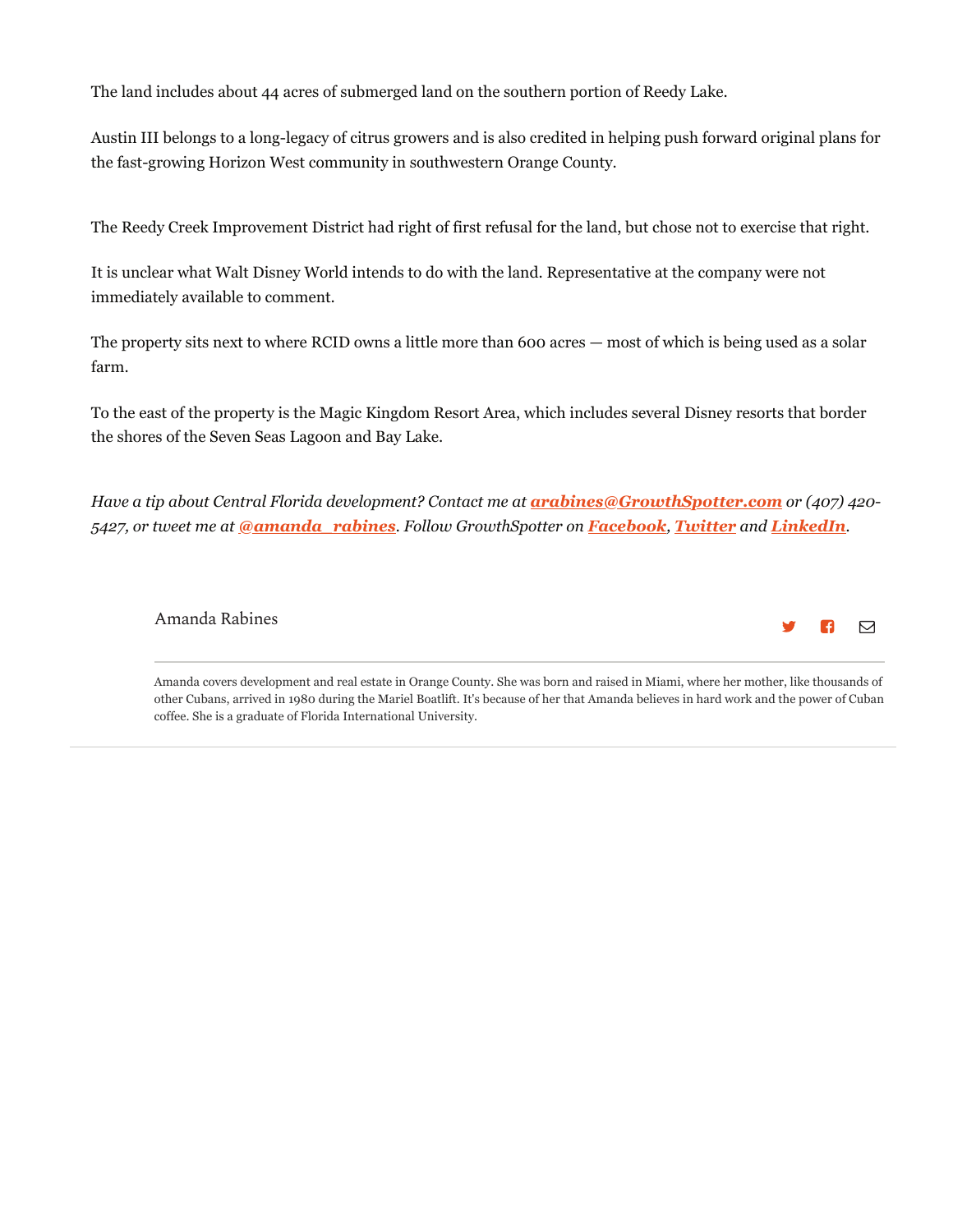

ADVERTISEMENT

## Walt Disney World affiliate buys 235 acres west of the Magic Kingdom Resort Area

**By AMANDA RABINES** GROWTHSPOTTER | DEC 24, 2019



Highlighted in blue is the land that Compass Rose Corp. just bought for \$6 million. (Orange County Property Appraiser)